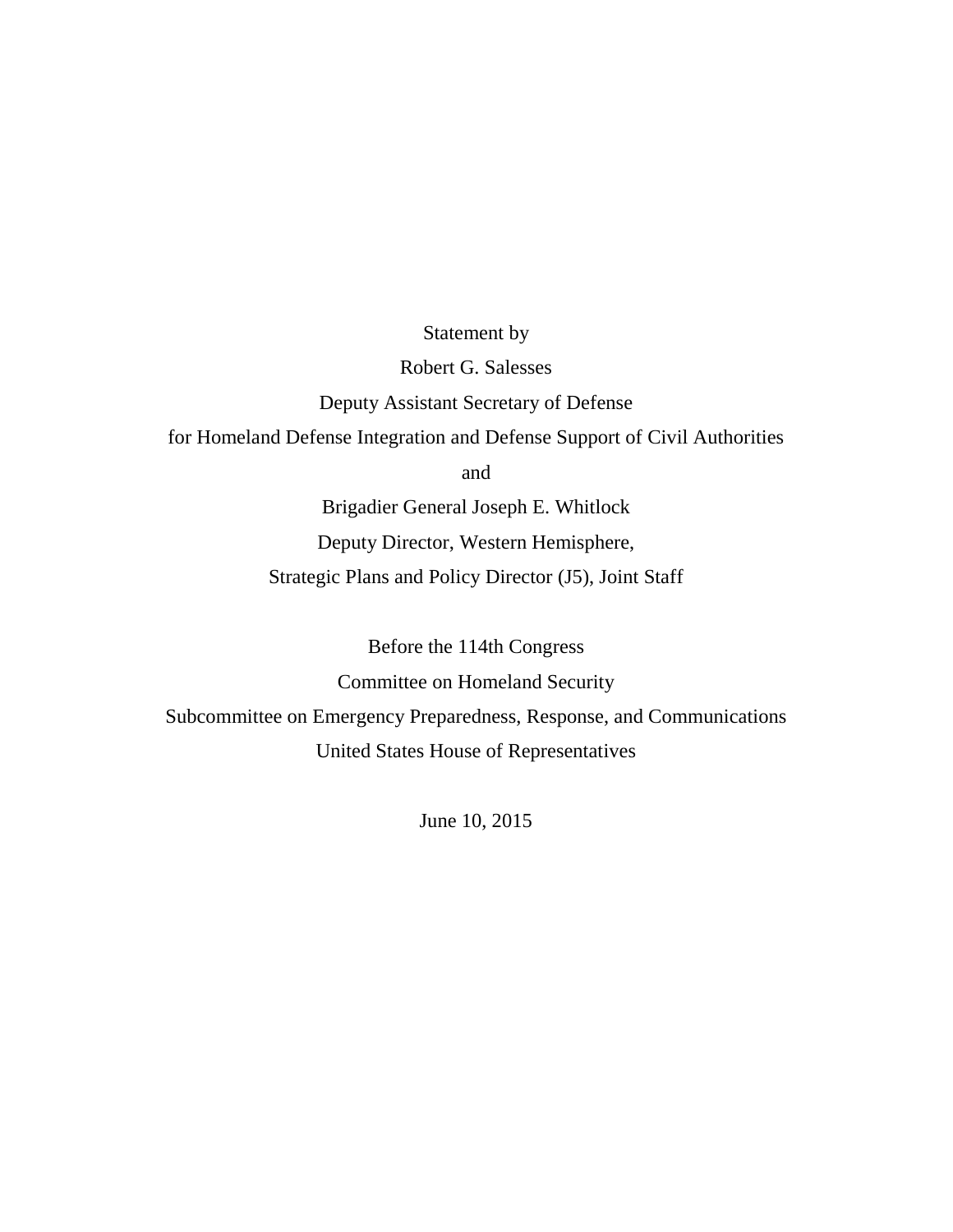Chairwoman McSally, Ranking Member Payne, distinguished Members of the Subcommittee: Thank you for the opportunity to address you today on the Department of Defense's (DoD's) role in responding to man-made and natural disasters in the United States.

We would like to emphasize four key points for you today: (1) DoD plays a supporting but important role in the national response system; (2) DoD relies on a broad range of defense capabilities to provide support; (3) DoD has made significant improvements in its preparedness to support civil authorities; and (4) DoD is now better prepared to support civil authorities than at any other time in our Nation's history.

#### **DoD's Role in the National Response System**

DoD is prepared to assist civil authorities in saving and sustaining lives after manmade and natural disasters, including extreme weather events, pandemics, and industrial accidents. DoD understands this and is well-prepared to meet this expectation.

As stated in the National Defense Strategy, while defending the homeland, the Department must also maintain the capacity to support civil authorities in times of national emergency such as in the wake of catastrophic man-made and natural disasters.<sup>[1](#page-1-0)</sup> DoD refers to this support as "Defense Support of Civil Authorities" (or "DSCA"): support provided by U.S. Federal military forces, DoD civilians, DoD contract personnel, and DoD component assets in response to requests for assistance from civil authorities for domestic emergencies, law enforcement support, and other domestic activities, or from qualifying entities for special events.

DoD plays a supporting but important role in the national response system. As provided in the National Response Framework, the national response system and its protocols provide tiered levels of support when additional resources or capabilities are needed. Most incidents begin and end locally and are managed at the local level. Some may require additional support from neighboring jurisdictions or State governments.

<span id="page-1-0"></span> <sup>1</sup> Department of Defense, *National Defense Strategy*, June 2008, page 7.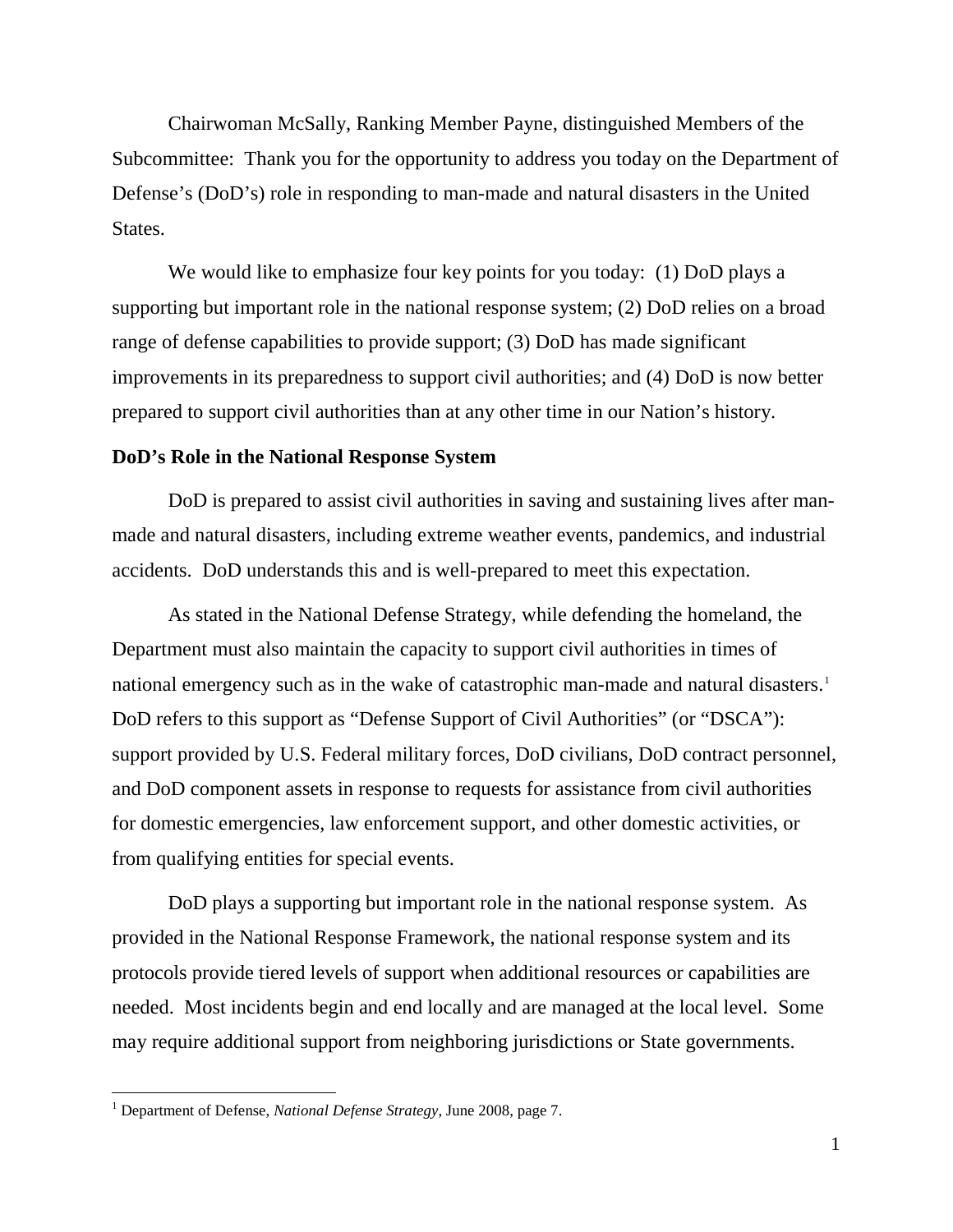The Federal Government and many State governments organize their response resources and capabilities under the Emergency Support Function (ESF) construct. The 14 Federal ESFs bring together the capabilities of Federal departments and agencies and other national-level assets to perform such functions as transportation, public works and engineering, mass care and temporary housing, logistics, public health and medical services, and search and rescue. DoD is available to support all 14 Federal ESFs when requested.

A fundamental tenet of the national response system is that DoD is always in support of domestic civil authorities. It is also important to note that the chain of command always runs from the President to the Secretary of Defense to the Combatant Commander concerned. DoD fully supports the Incident Command System of the National Incident Management System. However, at no time does the supported agency exercise any formal command and control over DoD forces.

In this national response system, the National Guard serves as a critical State resource in disaster responses and can provide much-needed capabilities to State governors very quickly. The majority of National Guard support in disaster responses is performed at the direction of a State Governor and in a State Active Duty status as a State militia.

Normally, DoD provides DSCA in support of the Federal Emergency Management Agency (FEMA) or another lead Federal agency, when directed by the President or when the Secretary of Defense has approved a request for assistance pursuant to the Stafford Act<sup>[2](#page-2-0)</sup> or the Economy Act<sup>[3](#page-2-1)</sup>. This arrangement helps DoD ensure that its resources are used – lawfully – to satisfy prioritized Federal Government requirements as outlined by the President and the lead Federal agency. This arrangement is absolutely critical when DoD is supporting a Federal multi-state response so that lead

<span id="page-2-0"></span><sup>&</sup>lt;sup>2</sup> The Robert T. Stafford Disaster Relief and Emergency Assistance Act (Public Law 93-288), as amended. <sup>3</sup> 31 U.S.C. §1535.

<span id="page-2-1"></span>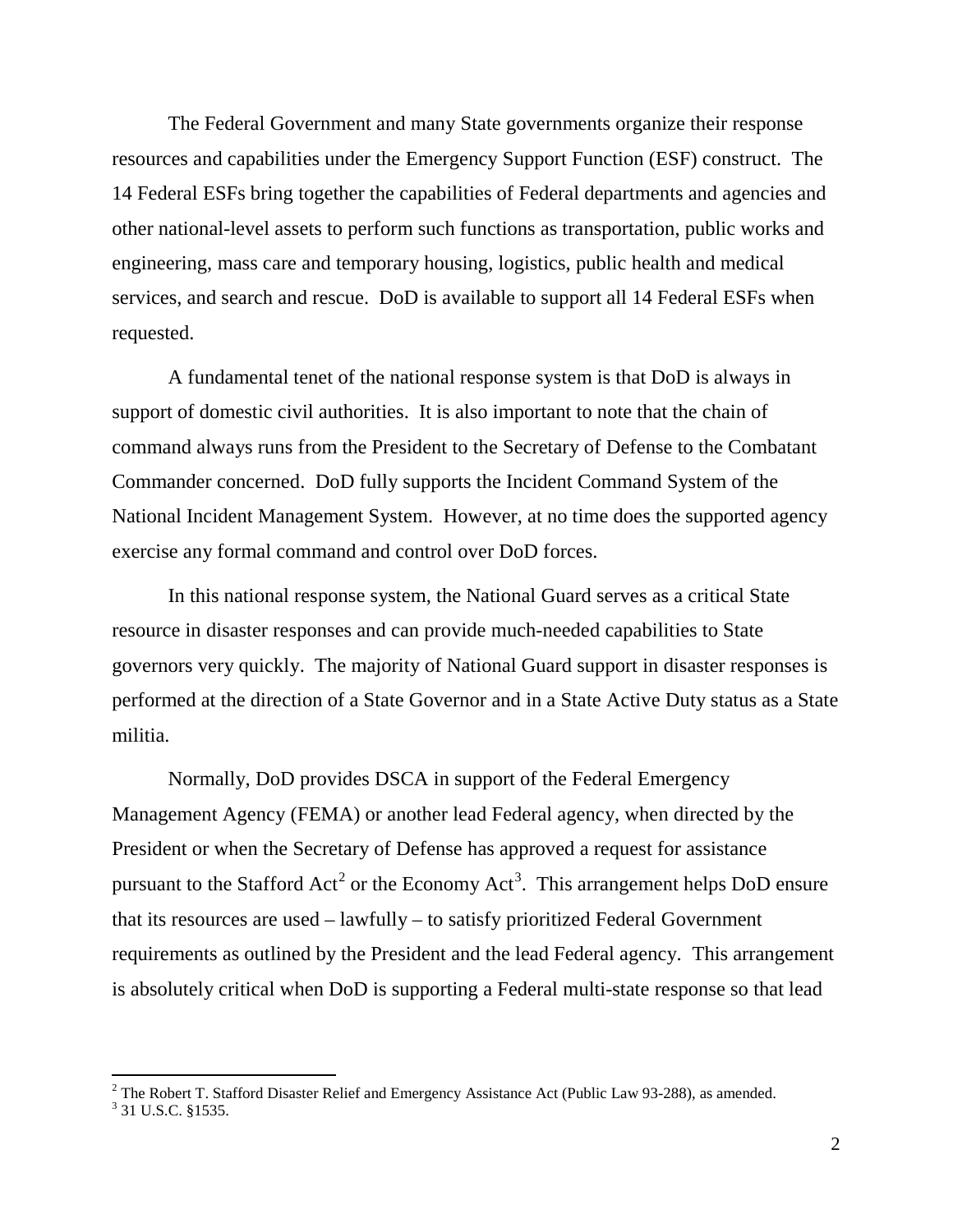Federal agency requirements are appropriately prioritized and personnel and resources are deployed/employed in the affected region effectively.

There are, however, exceptions, including support provided under the immediate response authority or pursuant to a mutual and automatic aid agreement, as well as DoD organizations with independent authorities.

*Immediate Response Authority*. Under immediate response authority, Federal military commanders, Heads of DoD Components, and responsible DoD civilian officials may, in response to a request for assistance from a civil authority, under imminently serious conditions and if time does not permit approval from higher authority, may provide an immediate response by temporarily employing the resources under their control, subject to any supplemental direction provided by higher headquarters, to save lives, prevent human suffering, or mitigate great property damage within the United States. Support provided under the immediate response authority should be provided on a reimbursable basis, where appropriate or legally required, but will not be delayed or denied based on the inability or unwillingness of the requester to make a commitment to reimburse DoD.

Mutual and Automatic Aid.<sup>[4](#page-3-0)</sup> Installation commanders may provide DSCA to local jurisdictions under mutual and automatic aid agreements (also known as reciprocal fire protection agreements), when requested. Support provided pursuant to a mutual and automatic aid agreement is not reimbursed with funding, but instead is reimbursed inkind by reciprocal support.

*Organizations with Independent Authorities and Agreements*. Many DoD organizations possess independent authorities to provide DSCA. For example, the U.S. Army Corps of Engineers (USACE) has independent statutory authorities regarding emergency management, such as section 5 of the Flood Control Act of 1941 (Public Law 84-99) (e.g., providing technical assistance; direct assistance such as providing sandbags, pumps, and other types of flood fight materials, emergency contracting; and emergency

<span id="page-3-0"></span><sup>&</sup>lt;sup>4</sup> Sections 300hh-ll and 5121 et. seq. and Chapter 15A of title 42, U.S. Code.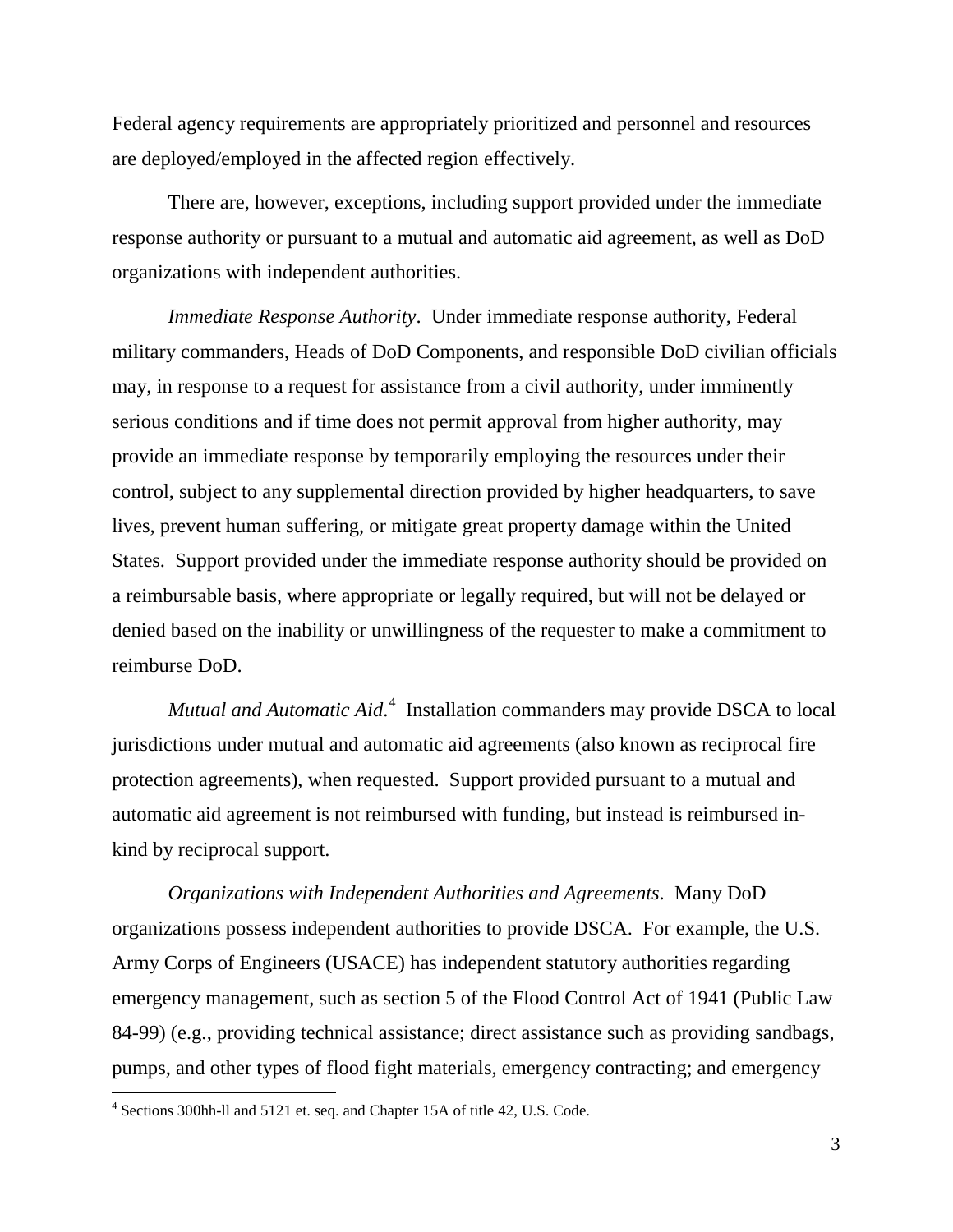water assistance due to contaminated water source). Under the National Response Framework, USACE is assigned as the primary agency for Emergency Support Function #3 – Public Works and Engineering. USACE assists FEMA by coordinating Federal public works and engineering-related support, as well as providing technical assistance, engineering expertise, and construction management to prevent, prepare for, respond to, and/or recover from domestic incidents. Likewise, the National Geospatial-Intelligence Agency (NGA), in accordance 50 U.S.C. §3045, is authorized to provide geospatial intelligence support to other Federal departments and agencies, including FEMA.

Other DoD organizations have unique agreements for support. For instance, the Defense Logistics Agency (DLA) has an interagency agreement with FEMA to provide commodities including fuel to civil authorities responding to disasters.

# **DoD relies on a broad range of defense capabilities to provide DSCA (support to Superstorm Sandy as an example)**

DoD supports disaster response with a broad range of defense capabilities, including the Total Force (Active and Reserve Components, including the National Guard), DoD civilians, and the significant capabilities of the Defense Agencies.

During the response to Superstorm Sandy in 2012, for example, USACE unwatered the longest tunnel in North America – the Brooklyn-Battery tunnel – and did the same for other vital tunnel and subway lines, at a scale and on a pace never before seen in a disaster. USACE also installed 198 generators in critical locations (e.g., hospitals, shelters, and other facilities at the Hoboken Ferry Terminal, Long Island, and Indiantown Gap, as well as first responder operating locations) and sent power experts and generators to support New York Public Housing. At peak capacity, USACE generated 55 megawatts of power, enough to support the power needs of 50,000 families.

During the Superstorm Sandy response, DLA, under its interagency agreement with FEMA, provided 9.3 million gallons of fuel to over 300 gas stations and emergency vehicle fueling depots, and, together with USACE and the U.S. Transportation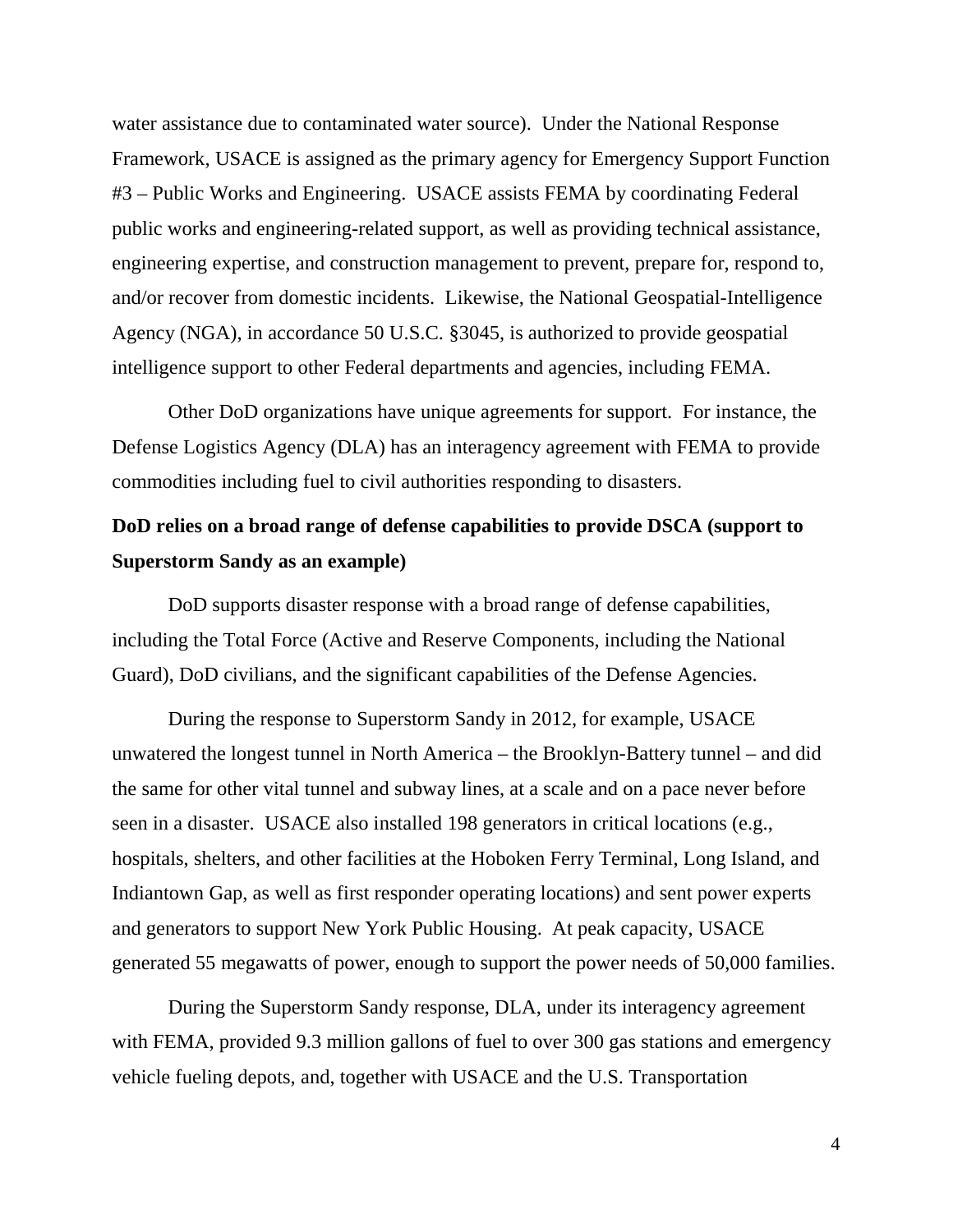Command, provided essential support for restoring the electric grid, the gasoline distribution system, and other critical infrastructure. DLA also used 500 trucks to distribute 6.2 million meals, 92,000 Meals-Ready-to-Eat, 72,000 bottles of water, 172,500 blankets, 4,000 cots, 18,734 mats, 6 portable x-ray machines, 51 generators (with a 71,250 kilowatt capacity), and 107 unwatering pumps (providing a 1 million gallons per minute capacity).

Prior to Sandy's landfall, NGA reviewed more than 21,000 square miles of satellite data to produce pre-strike hurricane products that included images of 24 coastal cities whose critical infrastructures and key resources would be susceptible to damage if a hurricane landed in their vicinity. NGA also deployed teams of analysts to support FEMA in Boston, New York City, and Philadelphia. After landfall, NGA worked closely with FEMA and the U.S. Coast Guard to provide mission-essential support by enabling access to and supplying analyzed images to improve situational awareness, including flooding and damage assessments, monitoring energy distribution centers, and evaluating airfields for possible evacuation and relief missions.

## **DoD Has Made Significant Improvements in its Preparedness to Provide DSCA**

DoD continually pursues improvements in its ability to provide DSCA when needed, and to work closely with its domestic agency partners.

*Strategic Guidance*. DoD's strategic guidance recognizes DSCA as a priority mission. <sup>[5](#page-5-0)</sup> One of the three pillars emphasized by the Defense Strategy is protecting the homeland – deterring and defeating attacks and supporting civil authorities in mitigating the effects of potential attacks and natural disasters.

<span id="page-5-0"></span><sup>&</sup>lt;sup>5</sup> The 2012 Defense Strategic Guidance designated DSCA as a primary DoD mission. The Unified Command Plan assigned DSCA as a core mission of two geographic combatant commands: U.S. Northern Command (responsible for DSCA in the 48 contiguous States, Alaska, the District of Columbia, and the territories of Puerto Rico and the U.S. Virgin Islands) and U.S. Pacific Command (responsible for DSCA in Hawaii and the territory of Guam). The Defense Planning Guidance for Fiscal Years 2017-2021 prioritizes the capabilities, capacities, and readiness of the Joint Force to perform the DSCA mission.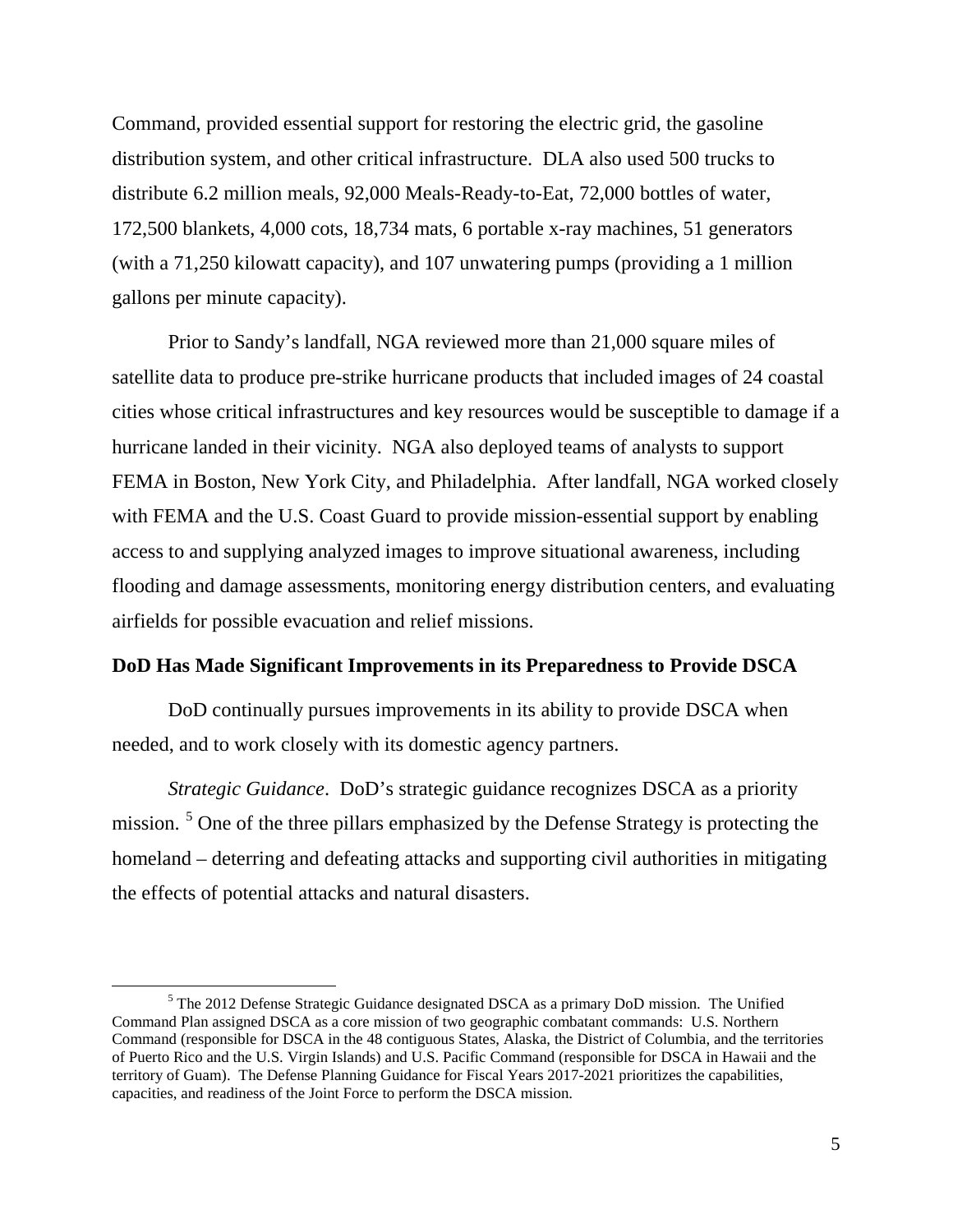*Integrated Regional Planning*. Consistent with the Presidential Policy Directive 8 (PPD-8) on National Preparedness, FEMA initiated a deliberate planning process to ensure integrated regional plans are in place for each FEMA region. The purpose of these plans is to speed disaster responses by enabling quick decisions based on predetermined plans. DoD has worked closely with FEMA to integrate planning efforts and identify both response requirements and coordination challenges during major disasters.

*Complex Catastrophe Initiative*. DoD has taken steps to improve its preparedness to help civilian authorities save and protect lives during a complex catastrophe. The Complex Catastrophe Initiative directed improvements in DSCA for regional planning and plans integration, force sourcing, training and exercises, and the role of military installations and Defense Agencies in emergency response operations.

*Pre-Scripted Mission Assignments*. DoD continues to work closely with FEMA to develop all-hazard, pre-scripted mission assignments (PSMAs). FEMA PSMAs translate civilian support requirements into military tasks to expedite the request for assistance process. Although more are in development, there are 28 all-hazards, PSMAs for DoD support, more than 30 PSMAs for USACE support, and 6 PSMAs for NGA support. These all-hazards PSMAs include:

- Heavy and medium rotary-wing lift;
- Tactical transportation;
- Strategic transportation;
- Communications support;
- Emergency route clearance;
- Damage assessment;
- Mobilization centers and operational staging areas;
- Airspace control;
- Deployable temporary medical facilities; and
- Rotary wing medical evacuation.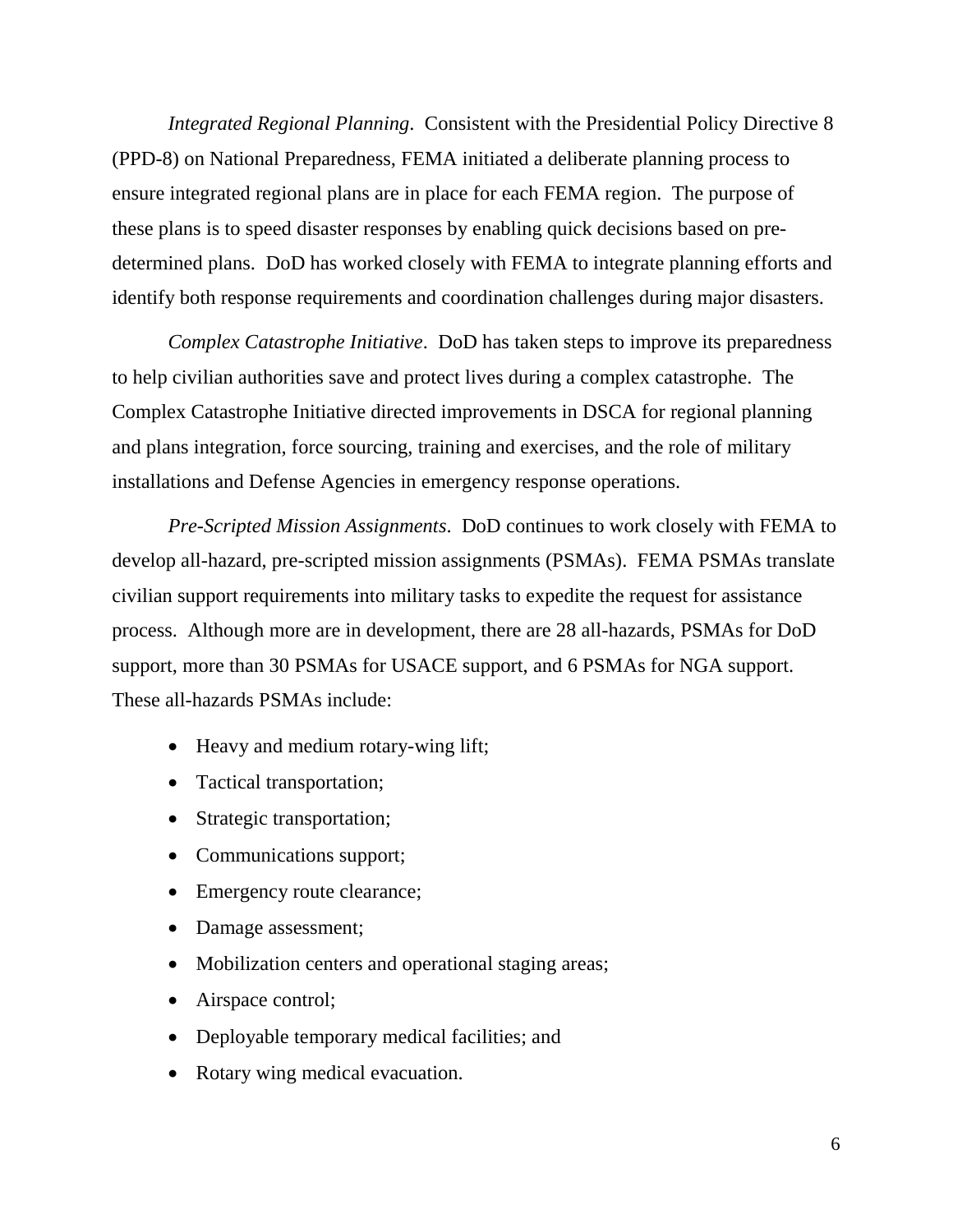*DSCA Execute Order*. DoD published a standing DSCA Execute Order (EXORD) that provided the Commanders of U.S. Northern Command and U.S. Pacific Command – the two Combatant Commanders responsible for DSCA – more delegated authority to provide critical life-saving and life-sustaining capabilities faster, including:

- Defense Coordinating Officers and Defense Coordinating Elements;
- DoD installations that could have been used for FEMA mobilization centers;
- Medium- and heavy-lift helicopters;
- Search aircraft for disaster area reconnaissance;
- Robust, deployable communications support packages;
- Joint task forces to command and control Federal military forces;
- Combatant Commander Assessment Elements:
- Aeromedical patient evacuation/transportation;
- Forward Surgical Teams; and
- The DLA Deployment Distribution Center.

*Access to the Total Force*. The Army Reserve, Navy Reserve, Marine Corps Reserve, and Air Force Reserve – more than 365,000 men and women living in thousands of communities across our nation, who are ready on short notice to put on a uniform and serve when called – are an invaluable resource to our Nation.

For example, the Army Reserve provides a significant portion of the Army's disaster response capabilities, including mortuary affairs (75 percent), quartermaster (65 percent), medical (59 percent), transportation (44 percent), and engineer (31 percent) capabilities. In the National Defense Authorization Act for Fiscal Year 2012, Congress approved the Administration's request to grant the Secretary of Defense the authority to order to active duty this invaluable resource to provide assistance in responses to major disasters and emergencies in the United States. To maximize the value of this authority to mitigate human suffering and save lives, DoD established policies to expedite the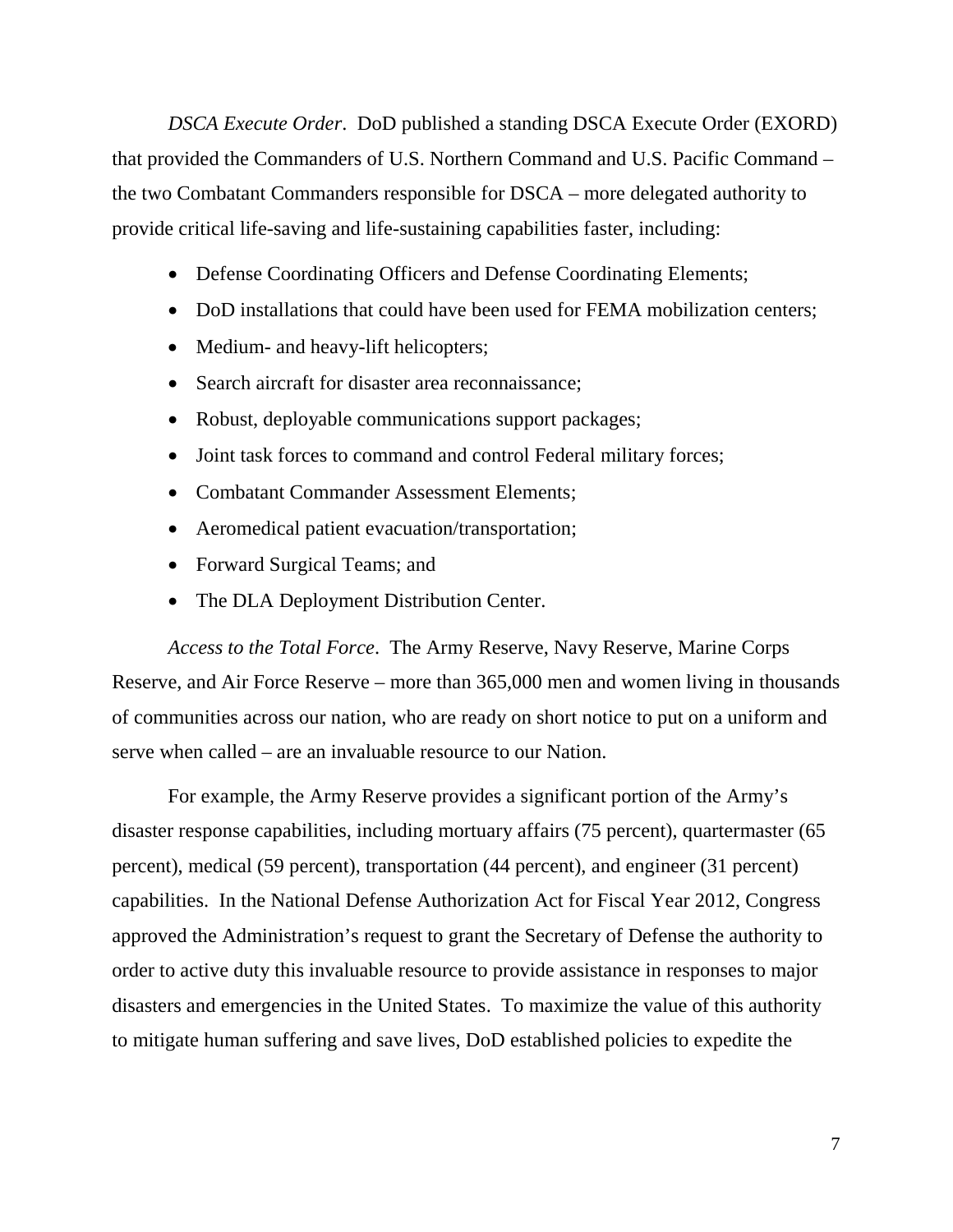sourcing of these invaluable forces, including consideration of proximity to the region affected and time to employment.

*Chemical, Biological, Radiological, and Nuclear (CBRN) Response Enterprise*. DoD has developed a wide range of CBRN response capabilities, and has trained to employ these capabilities rapidly in support to civil authorities to help save lives in the aftermath of a CBRN incident.

The CBRN Response Enterprise – almost 17,000 military personnel strong – currently consists of 57 National Guard Weapons of Mass Destruction Civil Support Teams (one in each State and territory and two in California, Florida, and New York), 17 National Guard CBRN Enhanced Response Force Packages (stationed in Alabama, Colorado, Florida, Hawaii, Illinois, Indiana, Kentucky, Louisiana, Maine, Minnesota, Nebraska, Nevada, Oregon, Puerto Rico, Virginia, West Virginia, and Wisconsin), 10 National Guard Homeland Response Forces (one stationed in each of the 10 FEMA regions), one Defense CBRN Response Force, and two Command and Control CBRN Response Elements.

The CBRN Response Enterprise provides such critical capabilities as detection and assessment of CBRN hazards; casualty search and extraction; casualty decontamination; emergency medical, patient triage, trauma care, and surgical and intensive medical care; fatality recovery; ground and rotary-wing air patient movement; security; command and control; engineering; logistics; transportation; and aviation lift.

DoD published a standing domestic CBRN Response EXORD that establishes a response posture system for the Federal components of the CBRN Response Enterprise, and provides the Commanders of U.S. Northern Command and U.S. Pacific Command with authorities to conduct Federal CBRN response operations in support of a lead Federal agency, such as FEMA.

*Defense Coordination and Liaison*. In addition to interagency planning and other initiatives, DoD has forged strong, direct, day-to-day relations with the Department of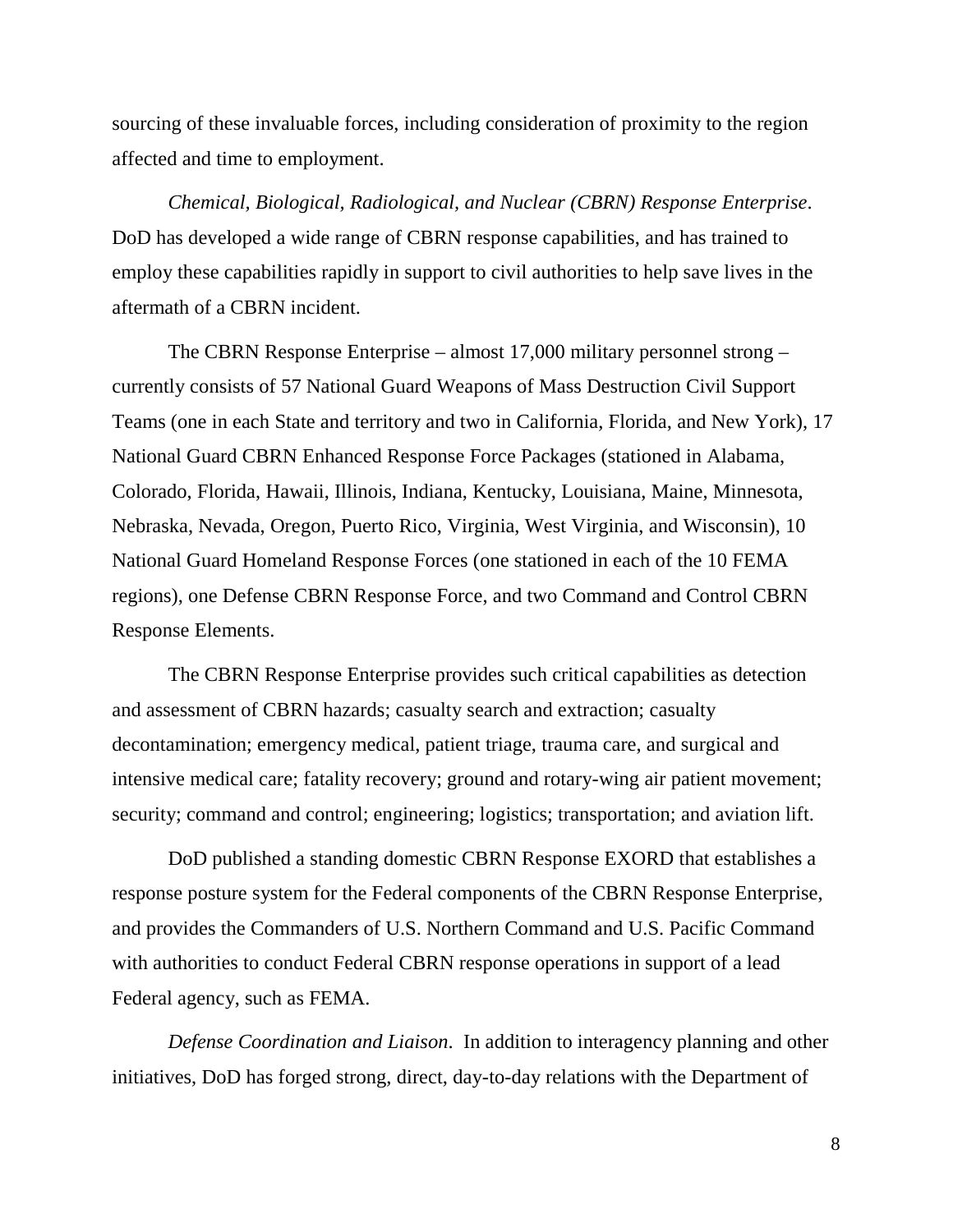Homeland Security (DHS) and FEMA, including full-time DoD advisers in DHS headquarters, Defense Coordinating Officers and Defense Coordinating Elements at each of the 10 FEMA regional headquarters, and DoD liaisons at FEMA's deployed joint field offices.

DoD also established a National Guard Joint Force Headquarters-State in all 54 States, territories, and the District of Columbia. These Joint Force Headquarters provide expertise and situational awareness to DoD authorities to facilitate integration of Federal and State-level activities. They also develop plans to support civil authorities in response to man-made or natural disasters, and coordinate these plans, through the National Guard Bureau and the Joint Staff, with U.S. Northern Command and U.S. Pacific Command.

*Exercises*. Exercises are critical to ensuring readiness and identifying gaps and potential weaknesses within and across agencies in responding to man-made or natural disasters. DoD has fully supported the FEMA-led National Exercise Program. For years, DoD has also hosted numerous exercises involving Federal, State, and local partners, including annual DSCA exercises such as Ardent Sentry 2014 (Alaska earthquake) and Ardent Sentry 2015 (California earthquake). In April of this year, the Commander of U.S. Northern Command hosted a Senior Leader Seminar with Federal, State, and local partners. This seminar used a large-scale California earthquake with a cascading effects scenario as a framework to integrate key State, interagency, and DoD perspectives on how best U.S. Northern Command can provide support.

*Dual-Status Commanders*. In 2010, DoD and the States agreed to utilize dualstatus commanders in disaster responses. Until 2010, dual-status commanders had only been used in deliberately planned special events.

A dual-status commander is a military commander who may, in accordance with the law, serve in two statuses, State and Federal, simultaneously, while performing the duties of those statuses separately and distinctly. In State status, the dual-status commander is subject to the orders of the State Governor and Adjutant General, and, on their behalf, exercises command or control of State National Guard forces to execute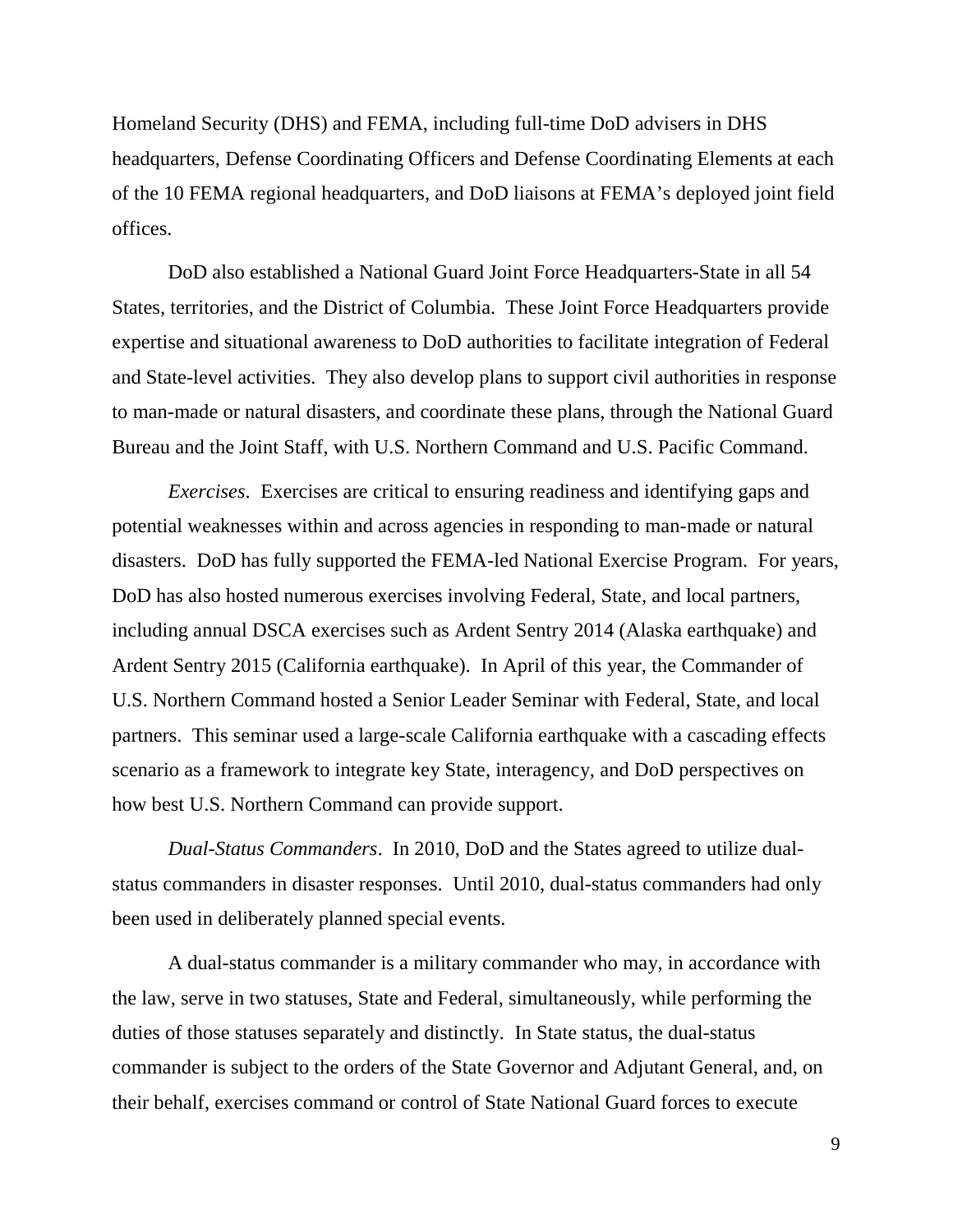State missions. In Federal status, the dual-status commander is subject to the orders of the President, the Secretary of Defense, and the supported Combatant Commander, and, on their behalf, exercises command and control of Federal military forces for the purpose of executing DSCA missions. The appointment of a dual-status commander does not grant the President (or other Federal officials) command of non-Federalized State National Guard forces or a State Governor (or other State officials) command of Federal military forces.

The intended benefit of appointing a dual-status commander is to facilitate unity of effort within our national response system between State National Guard forces, operating on behalf of a State Governor, and Federal military forces, operating on behalf of the President, the Secretary of Defense, and the supported Combatant Commander in achieving common objectives in a disaster response or in securing a special event.

To expedite appointment of dual-status commanders, DoD has established standing memorandums of agreement with 52 of the 53 States and territories.

## **DoD is Better Prepared to Provide DSCA**

As a result of these advances, DoD is better prepared to defend the United States and assist civil authorities in the aftermath of a catastrophic incident than at any other time in our Nation's history.

DoD is prepared, when directed by the President or the Secretary of Defense, to provide, as part of the Federal Government's support of State and local emergency assistance efforts, capabilities and resources to save lives, sustain lives, and protect property and public health and safety, including search and rescue, emergency medical care, emergency mass care, emergency shelter, and provision of food, water, and other essential needs, including movement of supplies or persons.<sup>[6](#page-10-0)</sup> DoD is well-prepared and has capabilities and forces postured to act, with a sense of urgency, when needed, to maximize the saving and sustaining of lives in the aftermath of a catastrophic disaster.

<span id="page-10-0"></span> <sup>6</sup> 42 U.S.C. §5170a, §5170b, §5192.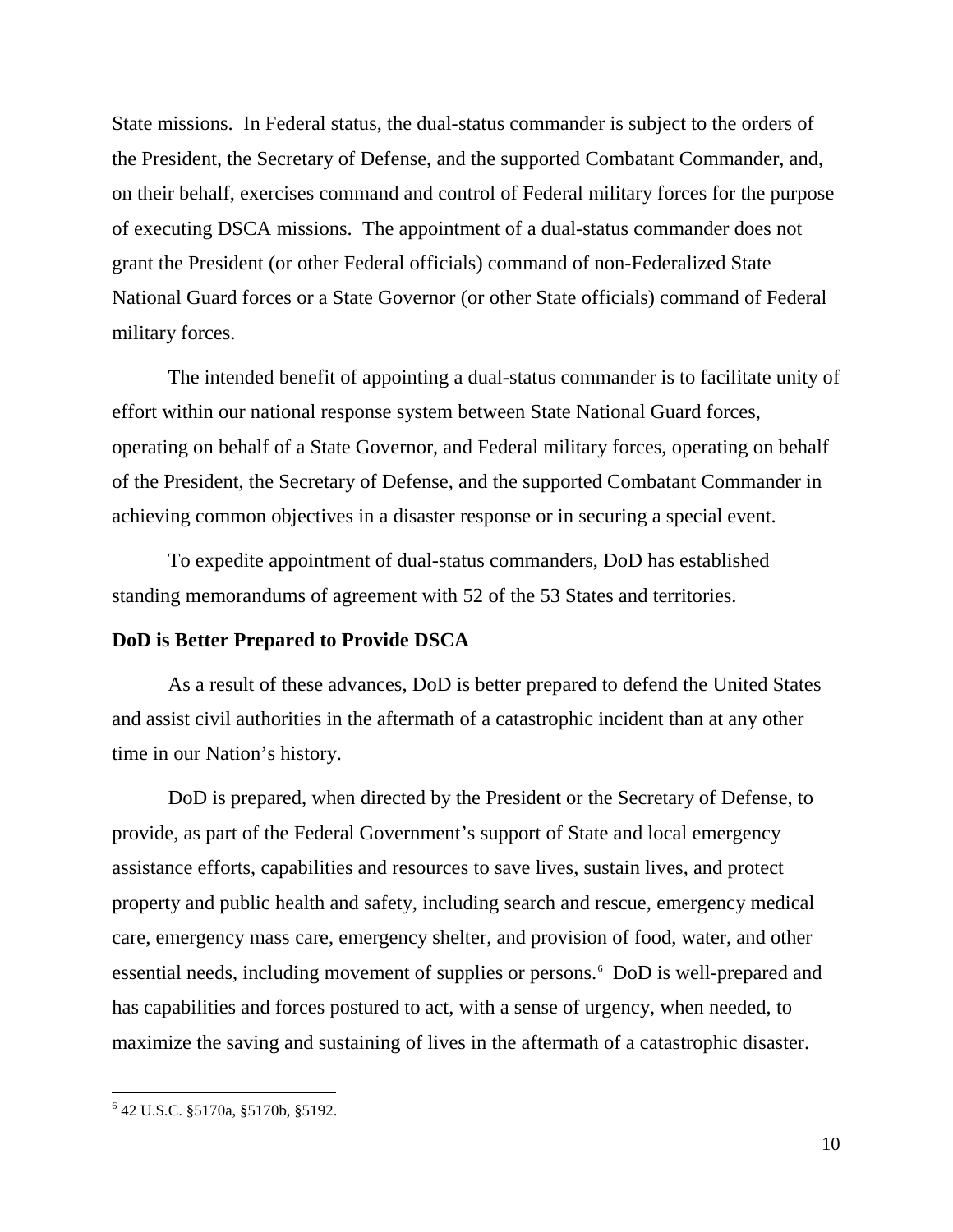DoD maintains this high level of preparedness by continually investing in its preparedness, including through integrated planning, training, and exercises.

## **Conclusion**

DoD plays a supporting, but important role in the national response system.

DoD relies upon a broad range of defense capabilities to provide support. DoD has made significant advances in its ability to provide DSCA, when needed, by: (1) recognizing DSCA as a priority mission in DoD's strategic guidance; (2) working closely with FEMA to support the deliberate planning process to develop integrated regional plans for each FEMA region; (3) enhancing DSCA for regional planning and plans integration, force sourcing, training, and exercises, and the roles of installations and Defense Agencies through the Complex Catastrophe Initiative; (4) expediting the request for assistance process by establishing FEMA PSMAs; (5) empowering Combatant Commanders to provide DSCA via a standing DSCA EXORD; (6) incorporating the extensive capabilities and outstanding personnel of the Army Reserve, Navy Reserve, Marine Corps Reserve, and Air Force Reserve; (7) fielding the best funded, best equipped, and best trained CBRN response force in the world; (8) forging strong, direct, day-to-day relations with DHS and other partners; and (9) promoting unity of effort through such concepts as the use of dual-status commanders.

As a result, DoD – Active, Reserve, National Guard, and civilians and contractors – is better prepared to defend the United States and assist civil authorities in the aftermath of a catastrophic incident than at any other time in our Nation's history. DoD's men and women – both military and civilian – are well-prepared to act, with a sense of urgency, when needed.

To continue to meet interagency preparedness requirements, DoD will work with its partners to: (1) build and sustain partnerships; (2) establish well-developed networks for sharing information and setting joint priorities; (3) forge pre-arranged agreements; (4) continually improve on integrated planning; (5) train and exercise to execute integrated